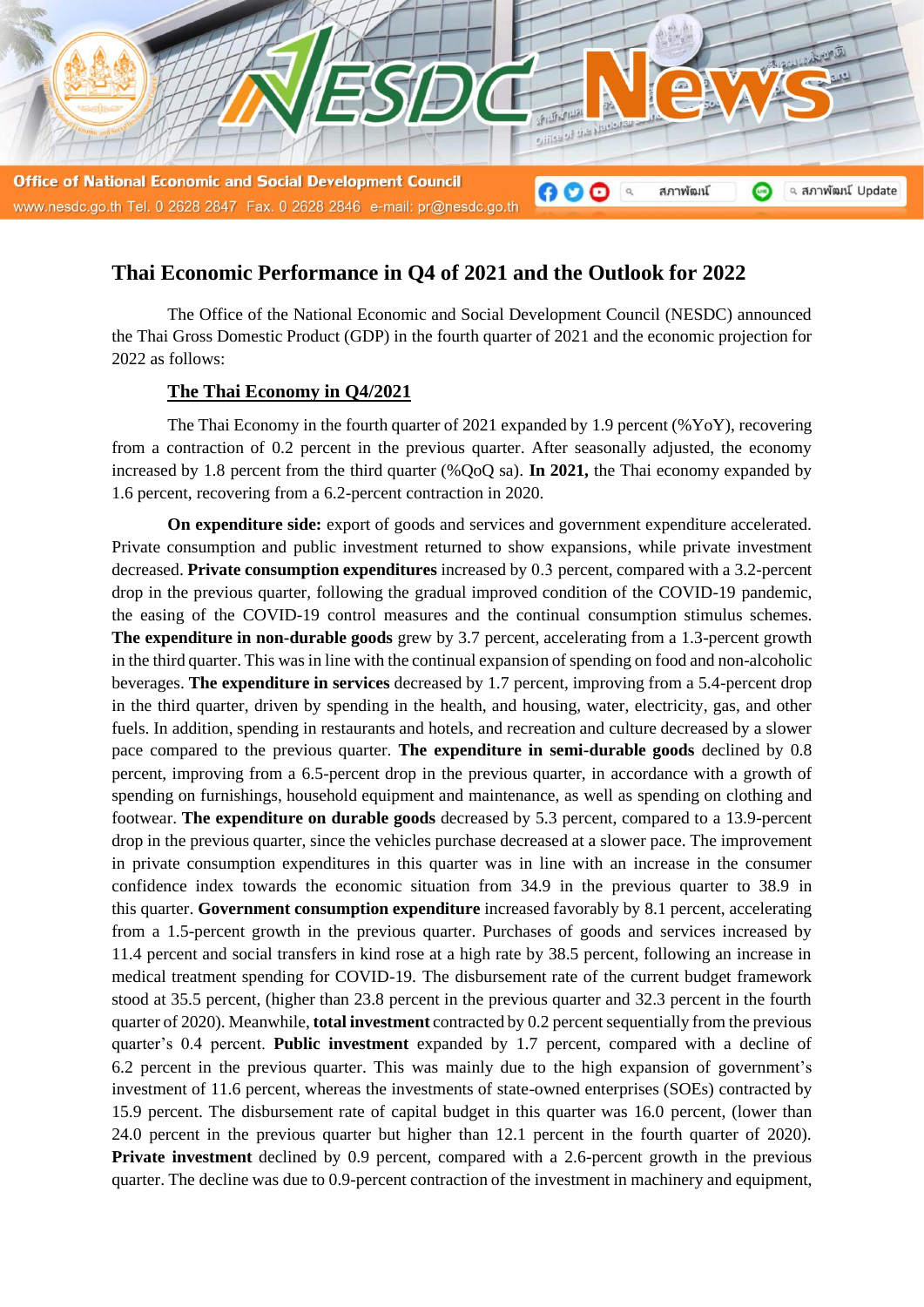compared with a 3.7-percent growth in the previous quarter, and the investment in construction decreased by 0.9 percent, continuing from a 0.7-percent drop in the previous quarter.

On foreign trade, **export value** was recorded at 70.5 billion US dollars, significantly increasing by 21.3 percent continuing from the previous 15.7 percent. The exports volume and price indices expanded by 16.8 percent and 3.8 percent, respectively. **Export items with increased value** included machinery & equipment (7.1 percent), passenger car (25.7 percent), pickup truck (55.4 percent), air condition machines (25.8 percent), computer parts & accessories (28.7 percent), chemicals (51.7 percent), animal food (25.8 percent), rice (13.2 percent), rubber (31.4 percent), tapioca (56.2 percent), and sugar (85.2 percent). On the other hand, **export items with decreased value** included rubber products (15.1 percent), and fish canned, prepared, or preserved (2.4 percent). Exports to the main markets mostly expanded. Excluding unwrought gold, export value expanded by 20.8 percent, while in Baht terms, export value grew by 32.2 percent. **Import value** was recorded at 59.7 billion US dollars, which increased by 20.6 percent compared with 31.8 percent in the preceding quarter. Import volume and price rose by 14.0 percent and 5.7 percent respectively. Consequently, trade balance recorded a surplus of 10.9 billion US dollars (or 362.7 billion Baht).

|                       |        |        | <b>GDP</b> |                |                          | <b>Exports of Goods</b> |         |      |                |      |            |            |      |  |
|-----------------------|--------|--------|------------|----------------|--------------------------|-------------------------|---------|------|----------------|------|------------|------------|------|--|
| $\%$ YoY              | 2019   | 2020   | 2021       |                |                          | 2019                    | 2020    | 2021 |                |      |            |            |      |  |
|                       | Year   | Year   | Q3         | Q <sub>4</sub> | Year                     | Year                    | Year    | Q3   | Q <sub>4</sub> | Oct  | <b>Nov</b> | <b>Dec</b> | Year |  |
| <b>US</b>             | 2.3    | $-3.4$ | 4.9        | 5.5            | 5.7                      | $-1.5$                  | $-13.5$ | 23.8 | 23.1           | 24.6 | 24.0       | 20.6       | 23.3 |  |
| <b>Eurozone</b>       | 1.6    | $-6.4$ | 3.9        | 4.6            | 5.2                      | $-2.5$                  | $-7.1$  | 14.5 | 7.5            | 5.9  | 10.5       | 6.0        | 17.9 |  |
| <b>United Kingdom</b> | 1.7    | $-9.4$ | 7.0        | 6.5            | 7.5                      | 0.9                     | $-12.9$ | 11.6 | 7.5            | 11.6 | 7.1        | 4.1        | 9.5  |  |
| Australia             | 1.9    | $-2.2$ | 3.9        |                | $\overline{\phantom{0}}$ | 5.3                     | $-7.4$  | 47.6 | 25.5           | 31.6 | 32.4       | 14.9       | 36.9 |  |
| Japan                 | $-0.2$ | $-4.5$ | 1.2        | 0.7            | 1.7                      | $-4.4$                  | $-9.1$  | 20.4 | 6.4            | 1.8  | 10.4       | 7.2        | 17.9 |  |
| China                 | 6.0    | 2.2    | 4.9        | 4.0            | 8.1                      | $-0.1$                  | 4.0     | 23.9 | 22.7           | 26.6 | 21.4       | 20.8       | 29.7 |  |
| India                 | 4.8    | $-7.0$ | 8.4        |                | $\overline{\phantom{a}}$ | $-0.2$                  | $-14.8$ | 38.6 | 39.0           | 43.4 | 34.4       | 38.9       | 42.6 |  |
| <b>South Korea</b>    | 2.2    | $-0.9$ | 4.0        | 4.1            | 4.0                      | $-10.4$                 | $-5.5$  | 26.5 | 24.5           | 24.2 | 31.9       | 18.3       | 25.7 |  |
| <b>Taiwan</b>         | 3.1    | 3.4    | 3.7        | 4.9            | 6.3                      | $-1.5$                  | 4.9     | 30.1 | 26.0           | 24.5 | 30.2       | 23.4       | 29.4 |  |
| <b>Hong Kong</b>      | $-1.7$ | $-6.5$ | 5.5        | 4.8            | 6.4                      | $-4.1$                  | $-0.5$  | 22.4 | 23.2           | 20.9 | 24.4       | 24.1       | 26.0 |  |
| <b>Singapore</b>      | 1.1    | $-4.1$ | 7.5        | 6.1            | 7.6                      | $-5.2$                  | $-4.1$  | 19.2 | 25.9           | 22.5 | 30.1       | 25.1       | 22.1 |  |
| <b>Indonesia</b>      | 5.0    | $-2.1$ | 3.5        | 5.0            | 3.7                      | $-6.8$                  | $-2.7$  | 50.9 | 45.6           | 53.4 | 49.7       | 35.2       | 41.9 |  |
| <b>Malaysia</b>       | 4.4    | $-5.6$ | $-4.5$     | 3.6            | 3.1                      | $-3.4$                  | $-2.3$  | 15.9 | 26.5           | 25.1 | 30.5       | 24.4       | 27.4 |  |
| <b>Philippines</b>    | 6.1    | $-9.6$ | 6.9        | 7.7            | 5.6                      | 2.3                     | $-8.1$  | 12.8 | 5.2            | 2.0  | 6.6        | 7.1        | 14.5 |  |
| <b>Vietnam</b>        | 7.2    | 2.9    | $-6.0$     | 5.2            | 2.6                      | 8.4                     | 6.9     | 2.9  | 19.0           | 6.1  | 26.3       | 25.1       | 18.8 |  |

**Growths of Real GDP and Exports of Goods in Key Economies**

Source: CEIC, compiled by Office of the National Economic and Social Development Council

**On the production side,** the manufacturing sector, the transportation and storage sector, and the electricity, gas, stream, and air conditioning supply sector returned to expansion, while the wholesale and retail trade sector continued to grow. On the contrary, the agricultural sector decelerated, while the accommodation and food services sector and construction sector decreased. **Manufacturing sector** increased by 3.8 percent, an improvement from a 0.9-percent contraction in the previous quarter which corresponds to the continual growth of exports of good and the recovery of household expenditure. This was also in line with 4.9-percent-growth of Manufacturing Production Index, increasing from a 0.2-percent decrease in the previous period. **Manufacturing Production Index of the industries with 30-60 percent export** share of total production grew by 4.5 percent, a significant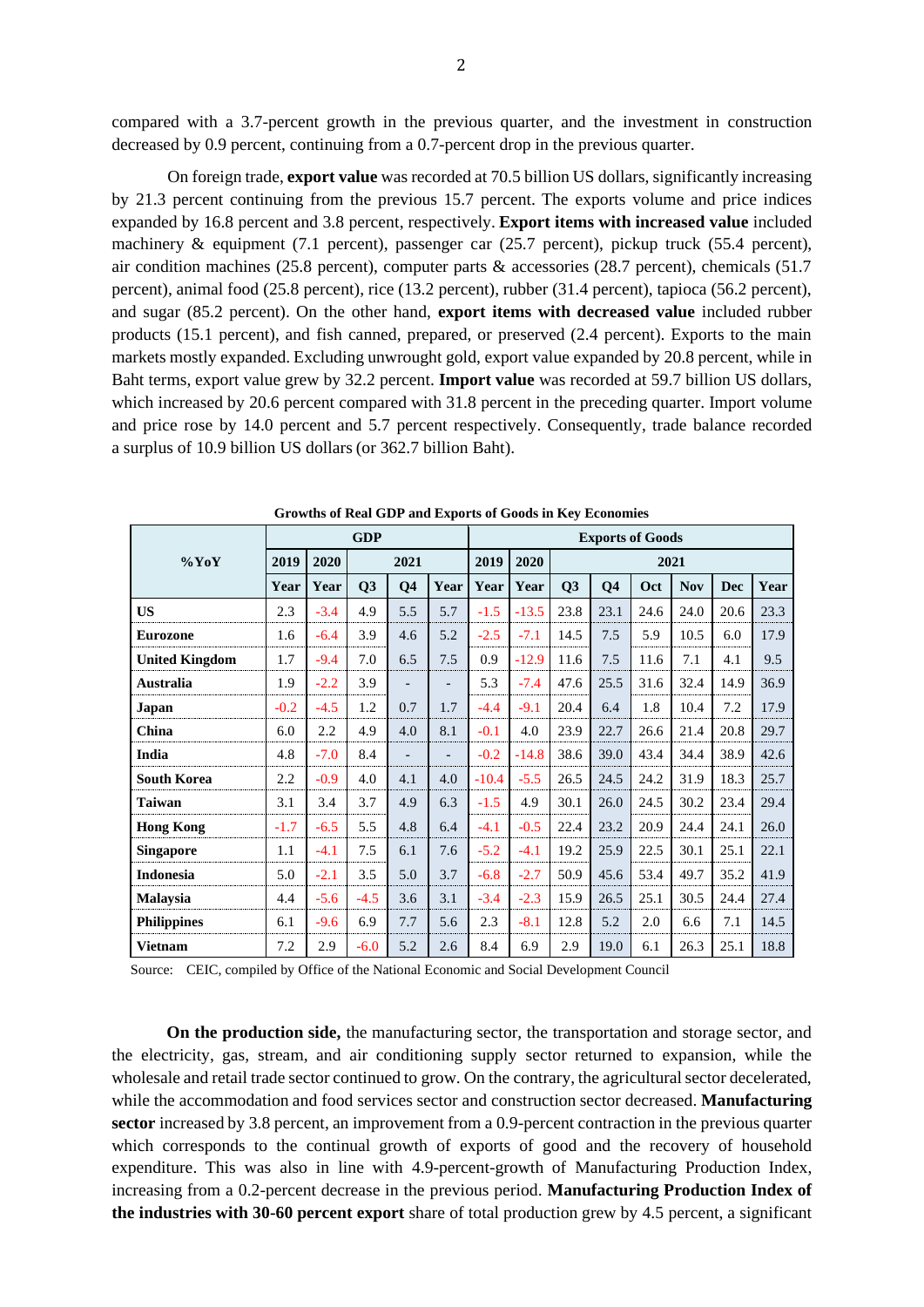recovery from a contraction of 0.6 percent in the previous quarter. **Manufacturing Production Index of the export-oriented industries** (with export share of more than 60 percent of total production) continued to increase for four consecutive quarters by 8.1 percent, accelerating from a 6.1-percent growth in the previous quarter. **Manufacturing Production Index of the domestic-oriented industries** (with export share of less than 30 percent of total production) showed a 3.1-percent growth, improving from a 4.3-percent decline in the previous quarter. **The average capacity utilization rate** was at 65.43 percent, increasing from 59.34 percent in the previous quarter and 63.77 percent in the fourth quarter of last year. **Manufacturing production index with positive growth** included electronic components and boards (15.8 percent), refined petroleum products (8.6 percent), fertilizers and nitrogen compounds (98.7 percent), and motor vehicles (4.4 percent). Meanwhile, **manufacturing production index with negative growth** included computers and peripheral equipment (-10.1 percent), tobacco products (-42.8 percent), motorcycles (-15.4 percent), and domestic appliances (-12.3 percent). **Transportation and storage sector** rose by 3.2 percent, compared with a 1.4-percent decline in the previous quarter, following the accelerated recovery of air transport services and continued increase of water transport services. Meanwhile, land and tubes transport services decreased. On the other hand, warehousing and support activities for transportation grew for the three consecutive quarters by 7.5 percent. Likewise, postal and courier activities continued to increase by 14.8 percent, following the continuous expansion of entrepreneur revenue. **Electricity, gas, stream, and air conditioning supply sectors**increased by 2.1 percent, improving from a 2.4-percent drop in the previous quarter, mainly due to an increase in the power generation activities, following rising electricity consumption in the household and industrial sectors, while the gas separation plant activities continued to decline for two consecutive quarters. **Wholesale and retail trade; repair of motor vehicles and motorcycles sector** grew by 2.9 percent, continuing from a growth of 2.7 percent in the previous quarter. This was in line with the recovery of household spending, increasing numbers of foreign tourists, and enhancing in the production activities. **Agricultural sector** increased by 0.7 percent, slowing down from a 2.2-percent growth in the previous quarter, following declines in livestock, fisheries, and paddy productions. Major agricultural products with production contraction included swine (-22.7 percent), white shrimp (-18.7 percent), and paddy (2.5 percent). Major agricultural products with production expansion included sugarcane (99.5 percent), oil palm (26.8 percent), and fruits (3.8 percent). **Agricultural Price Index** continued to decrease for two consecutive quarters by 4.5 percent, following a decrease in prices of key agricultural products such as paddy (-16.6 percent), fruits (-24.9 percent), rubber (-7.2 percent), and swine (-2.3 percent). Nonetheless, major agricultural price index with positive growths, included sugarcane (27.4 percent), oil palm (37.0 percent), cassava (15.9 percent), poultry (6.6 percent), and maize (13.5 percent). Farm Income Index dropped for two consecutive quarters by 4.7 percent. **Accommodation and food service activities sector** declined by 4.9 percent, improving from a 19.0- percent contraction in the previous quarter. This was due to the improving domestic tourism and an increase in number of international tourist arrivals. In this quarter, **Thai tourism receipts** were at 0.084 million Baht, dropping by 47.3 percent in the same period of last year, but improving from a 91.5-percent decrease in the previous quarter. This was a result of subsided domestic outbreak situation, the relaxation of control measures, the progress on vaccine distribution, and domestic traveling stimulus scheme. **The number of foreign tourists** stood at 342,024 persons, significantly increasing from the low base last year, mainly owing to the implementation of the Test and Go program for international visitors and the easing of international travel restrictions of tourist origin countries. **The Average Occupancy Rate** was at 26.25 percent, higher than 5.46 percent in the previous quarter,

however, still lower than a 32.49-percent in the same period of last year.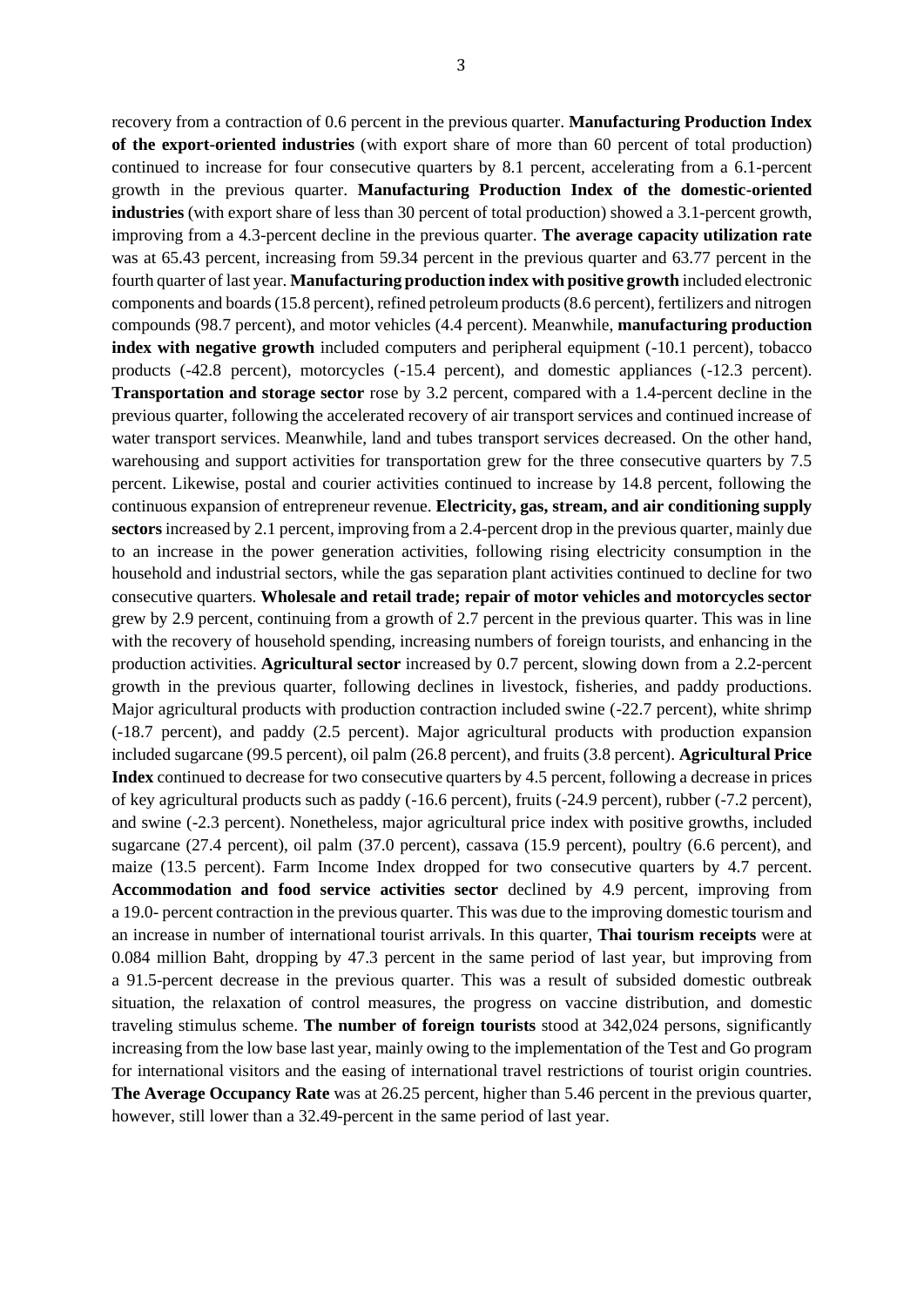**On economic stability,** the unemployment rate stood at 1.64 percent, which was lower than a 2.25-percent in the preceding quarter and a 1.86-percent in the fourth quarter of 2020. Besides, the headline and core inflations were at 2.4 percent and 0.3 percent, respectively. The current account recorded a deficit of 2.1 billion US dollars or accounted for 70 billion baht. At the end of December 2021, the international reserves stood at 246 billion US dollars and the public debt was at 9.64 trillion baht or accounted for 59.6 percent of GDP.

### **The Thai Economy in 2021**

**The Thai economy in 2021 grew by 1.6 percent,** recovering from a decline of 6.2 percent in 2020. On the **expenditure side,** export of goods, private consumption, and investments expanded by 18.8 percent, 0.3 percent, and 3.4 percent, respectively. In terms of the **production side,** agriculture, forestry production, and fishery sector, manufacturing sector, and wholesale and retail trade sector grew by 1.4 percent, 4.9 percent, and 1.7 percent, respectively. On the other hand, accommodation and food services sector and transport and storage services sector declined by 14.4 percent, and 2.9 percent, respectively. **In 2021, GDP value at current prices** was 16.2 trillion baht (505.6 billion US dollars). **GDP per capita** was 232,176.0 baht per person per annum (7,255.5 US dollars per person per annum).

For the **economic stability,** the headline inflation was at 1.2 percent and the current account registered a deficit of 2.2 percent of GDP.

#### **The Thai Economic Outlook for 2022**

The Thai economy in 2022 is projected to expand in the range of  $3.5 - 4.5$  percent, mainly supported by; (i) the regaining in domestic demand; (ii) the recovery of domestic tourism; (iii) the continual expansion of export of goods; and (iv) the support from public investment. Export value of goods in US dollar terms is anticipated to expand by 4.9 percent. Meanwhile, private consumption expenditure and private investment are expected to increase by 4.5 percent and 3.8 percent, respectively. Public investment is projected to increase by 4.6 percent. Headline inflation is estimated to be in the range of 1.5 – 2.5 percent and the current account is projected to record a surplus of 1.5 percent of GDP.

Key growth components are as follows:

**Total consumption: (1) Private consumption expenditure** is expected to increase by 4.5 percent, accelerating from a 0.3-percent growth in 2021 and an upward revision from a 4.3-percent growth in the previous estimation. This was in line with the expected limited severity of recent Omicron COVID-19 variant outbreak which results in improving consumer confidence and regaining domestic expenditure: **(2) Government consumption expenditure** is projected to decline by 0.2 percent, compared with a 3.2-percent growth in 2021 and a downward revision from 0.3-percent growth in previous estimation. This was in accordance with a lower current budget framework in the FY2023compared with that of FY2022, as well as the component adjustment of the additional 500-billion loan decree budget to be consistent with the recent approved projects.

**2. Total investment** is expected to register a 4.0-percent growth in 2022, improving from an increase of 3.4 percent in 2021; **(1) Private investment** is estimated to increase by 3.8 percent, an acceleration from a 3.2-percent growth in 2021 but a downward revision from 4.2 percent in the previous estimation; **(2) Public investment** is expected to grow by 4.6 percent, accelerating from a 3.8-percent increase in the previous year while maintaining the growth forecast as in the previous projection to be consistent with unchanged assumptions of FY2022's capital budget and SOEs budget disbursements..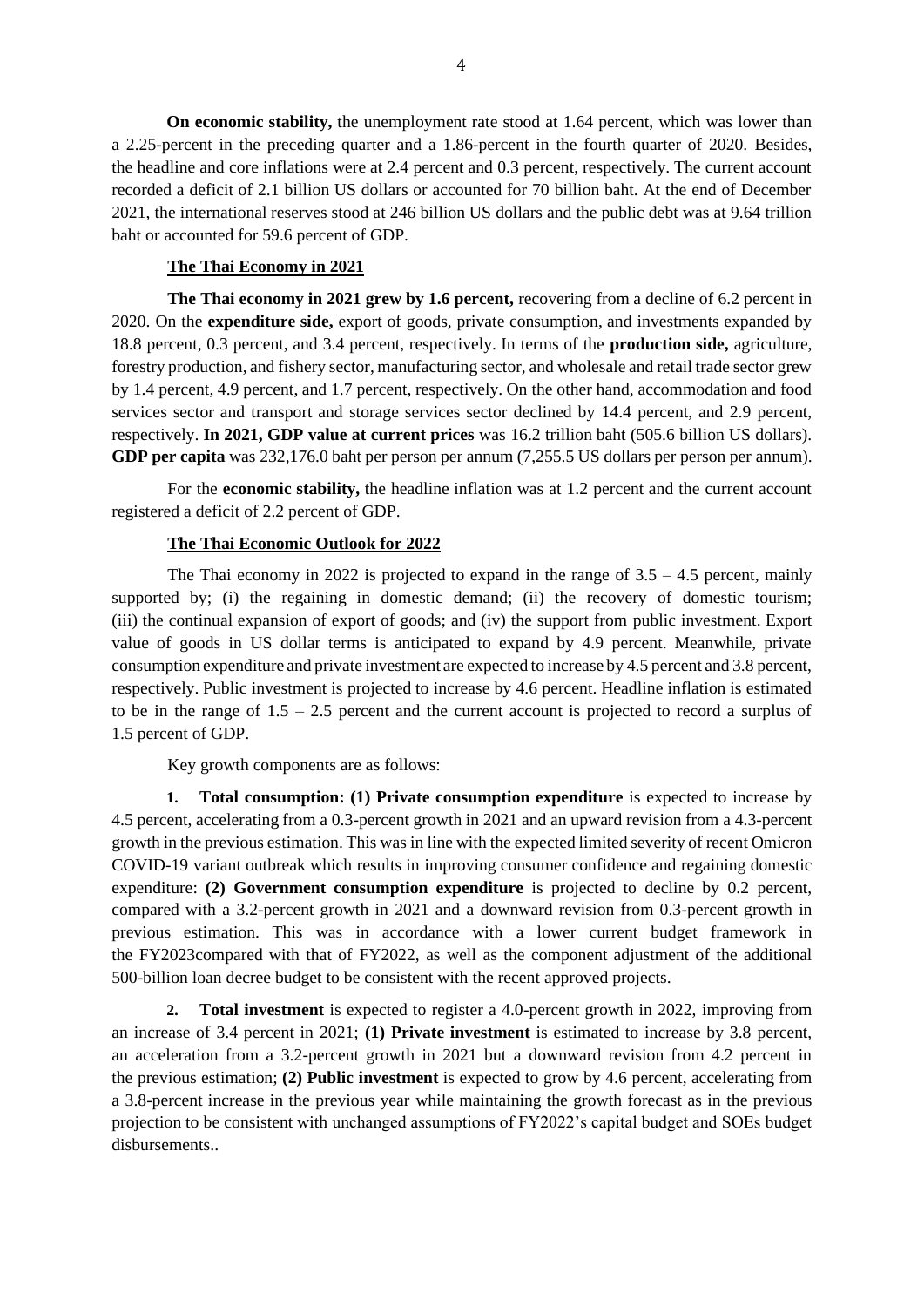**3. Export value of goods in US dollar term** is anticipated to increase by 4.9 percent, softening from an 18.8-percent expansion in 2021 and remaining unchanged from previous estimation due to the combination between downward revision of export volume and upward revision of export price. The export volume is forecasted to grow by 3.9 percent, downwardly revised from 4.4-percent growth in the previous projection to be consistent with the weaker prospects of the world economic and global trade growth assumptions. On the other hand, the export price is expected to increase by a range of  $0.5 - 1.5$  percent, an upward revision from  $0.0 - 1.0$  percent in the previous projection to be in line with the upward change in oil price assumption. Meanwhile, the export of servicesis projected to exhibit stronger growth than the previous estimation, following the recovery of tourism sector after easing international travel restrictions. Thus, in 2022, the export quantity of goods and services is estimated to increase by 8.9 percent, compared with a 10.4-percent growth in 2021 and a downward revision from 9.0-percent expansion in previous estimation

#### **Economic management for the year 2022**

**The economic management for the year 2022** needs to prioritize on following issues: **(1) Containing the domestic outbreak and preventing resurgences; (2) Assisting affected business and sectors that are experiencing difficulty to recovery,** by: (i) closely evaluating the ongoing monetary and fiscal measures, to efficiently reach the target groups, together with introducing additional liquidity support measure to assist those inaccessible to fund and not-yet-recovered sectors: (ii) resolving labor shortages along with considering additional measures to support the labor: and (iii) expediting business debt restructuring; **(3) Maintaining momentum from domestic expenditure,** by: (i) monitoring and evaluating the ongoing measures to be more efficient and targeted: (ii) accommodating the market mechanism to alleviate and resolve the effects of increasing prices of goods, together with to assist those affected by decreasing agricultural product prices: and (iii) prioritizing disbursements from the FY2022 and FY2023 budgets for projects aiming to create additional local jobs to support those relocated to their hometowns; **(4) Resolving household debt burden,** by prioritizing long-term debt restructuring programs along with providing incentives for debt consolidation; **(5) Encouraging export of goods,** by: (i) boosting exports to major markets coupled with expanding new markets for potential products and supporting border trade; (ii) enhancing the quality of export products: (iii) reducing difficulty and limitation regarding transportation and logistics system: (iv) utilizing benefits from Regional Comprehensive Economic Partnership (RCEP), along with expediting the ongoing Free Trade Agreement (FTA) negotiations: and (v) cushioning the effects of exchange rate fluctuations and rising input costs; **(6) Stimulating private investment** with emphasis on: (i) speeding up projects already approved and obtained investment promotion certificates to start their actual investments: (ii) solving difficulties and obstacles hindering investors and entrepreneurs from investing and conducting businesses: (iii) implementing proactive investment promotions: (iv) stimulating investments in Eastern Economic Corridor (EEC), other initialized special economic zones, as well as the regional economic corridors: (v) stimulating investment in the key economic areas and transport infrastructure: and (vi) developing high-skilled labors to brace the growth of targeted industries; **(7) Maintaining growth momentum from government expenditure and investments**; **(8) Monitoring, scrutinizing, and preparing for the volatilities from global economy**; and **(9) Focusing on the economic restructuring policy** aiming in particular at enhancing competitiveness, improving income distribution, and moving towards a low-carbon society.

> **Office of the National Economic and Social Development Council 21st February 2022**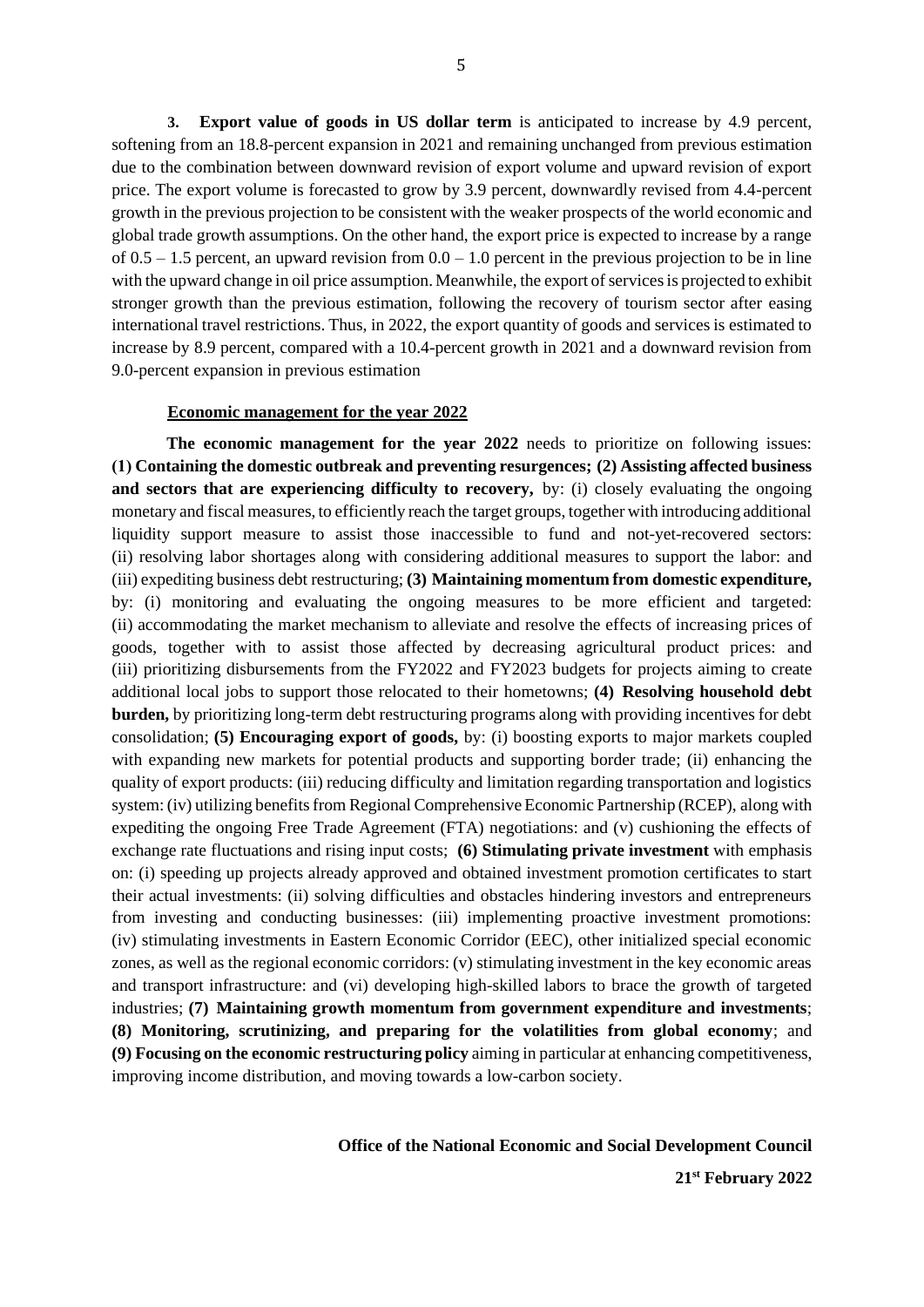| $\%$ YoY                                        | 2020    |         |         | 2021    |         |         | 2020    |         |         |                | 2021    |                |         |                |
|-------------------------------------------------|---------|---------|---------|---------|---------|---------|---------|---------|---------|----------------|---------|----------------|---------|----------------|
|                                                 | Year    | H1      | H1      | Year    | H1      | H1      | Q1      | Q2      | Q3      | Q <sub>4</sub> | Q1      | Q <sub>2</sub> | Q3      | Q <sub>4</sub> |
| <b>Agriculture</b>                              | $-3.5$  | $-6.1$  | $-0.7$  | 1.4     | 1.5     | 1.3     | $-8.3$  | $-3.5$  | $-1.6$  | $-0.2$         | 1.0     | 2.1            | 2.2     | 0.7            |
| <b>Non-Agriculture</b>                          | $-6.4$  | $-7.2$  | $-5.7$  | 1.6     | 2.3     | 0.8     | $-1.7$  | $-13.0$ | $-6.7$  | $-4.7$         | $-2.6$  | 8.3            | $-0.3$  | 1.9            |
| Manufacturing                                   | $-5.6$  | $-8.4$  | $-2.6$  | 4.9     | 8.3     | 1.6     | $-2.7$  | $-14.5$ | $-5.0$  | $-0.4$         | 1.1     | 17.0           | $-0.9$  | 3.8            |
| <b>Service</b>                                  | $-6.7$  | $-6.8$  | $-6.6$  | 0.7     | 0.3     | 1.0     | $-1.5$  | $-12.5$ | $-7.2$  | $-5.9$         | $-3.8$  | 5.3            | 0.3     | 1.6            |
| Construction                                    | 1.3     | $-1.8$  | 4.8     | 2.7     | 7.9     | $-2.8$  | $-10.4$ | 6.8     | 9.4     | $-0.9$         | 13.5    | 3.1            | $-4.2$  | $-0.9$         |
| Wholesale<br>and Retail Trade                   | $-3.2$  | $-2.1$  | $-4.3$  | 1.7     | 0.7     | 2.8     | 4.5     | $-10.1$ | $-5.7$  | $-3.1$         | $-2.4$  | 5.0            | 2.7     | 2.9            |
| Transportation<br>and Storage                   | $-22.9$ | $-23.4$ | $-22.4$ | $-2.9$  | $-6.5$  | 1.0     | $-9.4$  | $-38.8$ | $-23.9$ | $-21.0$        | $-16.9$ | 10.3           | $-1.4$  | 3.2            |
| Accommodation<br>and Food Service<br>Activities | $-37.5$ | $-38.3$ | $-36.7$ | $-14.4$ | $-17.5$ | $-11.3$ | $-24.4$ | $-53.3$ | $-39.8$ | $-34.0$        | $-36.8$ | 16.4           | $-19.0$ | $-4.9$         |
| Information and<br>Communication                | 1.1     | 0.9     | 1.2     | 5.7     | 5.0     | 6.3     | 1.4     | 0.4     | 0.6     | 1.8            | 4.5     | 5.6            | 6.8     | 5.9            |
| Financial and Insurance<br><b>Activities</b>    | 5.1     | 5.3     | 4.9     | 5.7     | 6.1     | 5.3     | 6.9     | 3.8     | 3.7     | 6.3            | 6.4     | 5.9            | 6.1     | 4.4            |
| <b>GDP</b>                                      | $-6.2$  | $-7.1$  | $-5.3$  | 1.6     | 2.3     | 0.9     | $-2.2$  | $-12.3$ | $-6.4$  | $-4.2$         | $-2.4$  | 7.7            | $-0.2$  | 1.9            |
| GDP_SA (%QoQ)                                   | ٠       | ä,      |         |         |         |         | $-1.4$  | $-9.4$  | 7.0     | $-0.1$         | 0.8     | 0.0            | $-0.9$  | 1.8            |

**Table 1 GDP, Production Side**

Source: Office of the National Economic and Social Development Council

**Table 2 GDP, Expenditure Side**

| $\%$ YoY                         | 2020    |         |                | 2021    |         |        |         |         | 2020    |                | 2021    |                |        |                |
|----------------------------------|---------|---------|----------------|---------|---------|--------|---------|---------|---------|----------------|---------|----------------|--------|----------------|
|                                  | Year    | H1      | H1             | Year    | H1      | H1     | Q1      | Q2      | Q3      | Q <sub>4</sub> | Q1      | Q <sub>2</sub> | Q3     | Q <sub>4</sub> |
| <b>Private</b><br>Consumption    | $-1.0$  | $-2.1$  | 0.1            | 0.3     | 2.1     | $-1.4$ | 2.7     | $-6.6$  | $-0.6$  | 0.8            | $-0.3$  | 4.7            | $-3.2$ | 0.3            |
| Government<br><b>Consumption</b> | 1.4     | $-0.4$  | 3.1            | 3.2     | 1.6     | 4.6    | $-2.4$  | 1.5     | 3.7     | 2.4            | 2.2     | 1.0            | 1.5    | 8.1            |
| Investment*                      | $-4.8$  | $-7.0$  | $-2.6$         | 3.4     | 7.4     | $-0.3$ | $-6.4$  | $-7.7$  | $-2.6$  | $-2.5$         | 7.3     | 7.4            | $-0.4$ | $-0.2$         |
| Private                          | $-8.2$  | $-9.8$  | $-6.6$         | 3.2     | 5.9     | 0.7    | $-5.2$  | $-14.4$ | $-10.4$ | $-3.2$         | 3.1     | 9.2            | 2.6    | $-0.9$         |
| Public                           | 5.1     | 0.8     | 9.7            | 3.8     | 11.0    | $-3.1$ | $-9.6$  | 12.0    | 17.0    | 0.0            | 19.8    | 3.4            | $-6.2$ | 1.7            |
| <b>Exports</b>                   | $-19.7$ | $-16.7$ | $-22.6$        | 10.4    | 6.0     | 15.0   | $-5.9$  | $-28.0$ | $-23.5$ | $-21.7$        | $-10.3$ | 28.4           | 12.3   | 17.7           |
| Goods                            | $-5.8$  | $-7.1$  | $-4.5$         | 14.9    | 15.6    | 14.3   | 1.9     | $-16.0$ | $-7.4$  | $-1.4$         | 2.9     | 30.8           | 12.0   | 16.6           |
| Services                         | $-61.3$ | $-46.3$ | $-75.3$        | $-22.8$ | $-45.2$ | 22.8   | $-27.7$ | $-69.4$ | $-74.4$ | $-76.2$        | $-62.3$ | 4.8            | 14.7   | 30.5           |
| <b>Imports</b>                   | $-14.1$ | $-13.6$ | $-14.7$        | 17.9    | 13.3    | 22.7   | $-3.4$  | $-23.6$ | $-20.8$ | $-8.4$         | 1.0     | 28.7           | 29.5   | 16.6           |
| Goods                            | $-10.6$ | $-10.4$ | $-10.7$        | 18.3    | 16.0    | 20.6   | $-1.0$  | $-19.7$ | $-17.4$ | $-3.8$         | 4.6     | 29.9           | 28.0   | 14.0           |
| Services                         | $-27.8$ | $-25.3$ | $-30.5$        | 16.2    | 1.9     | 32.7   | $-12.4$ | $-38.2$ | $-34.6$ | $-26.4$        | $-13.4$ | 23.6           | 37.1   | 28.8           |
| <b>GDP</b>                       | $-6.2$  | $-7.1$  | $-5.3$         | 1.6     | 2.3     | 0.9    | $-2.2$  | $-12.3$ | $-6.4$  | $-4.2$         | $-2.4$  | 7.7            | $-0.2$ | 1.9            |
| GDP_SA $(\%QoQ)$                 | ٠       | ٠       | $\blacksquare$ |         |         | ۰      | $-1.4$  | $-9.4$  | 7.0     | $-0.1$         | 0.8     | 0.0            | $-0.9$ | 1.8            |

Source: Office of the National Economic and Social Development Council

Note: \* Investment means Gross Fixed Capital Formation